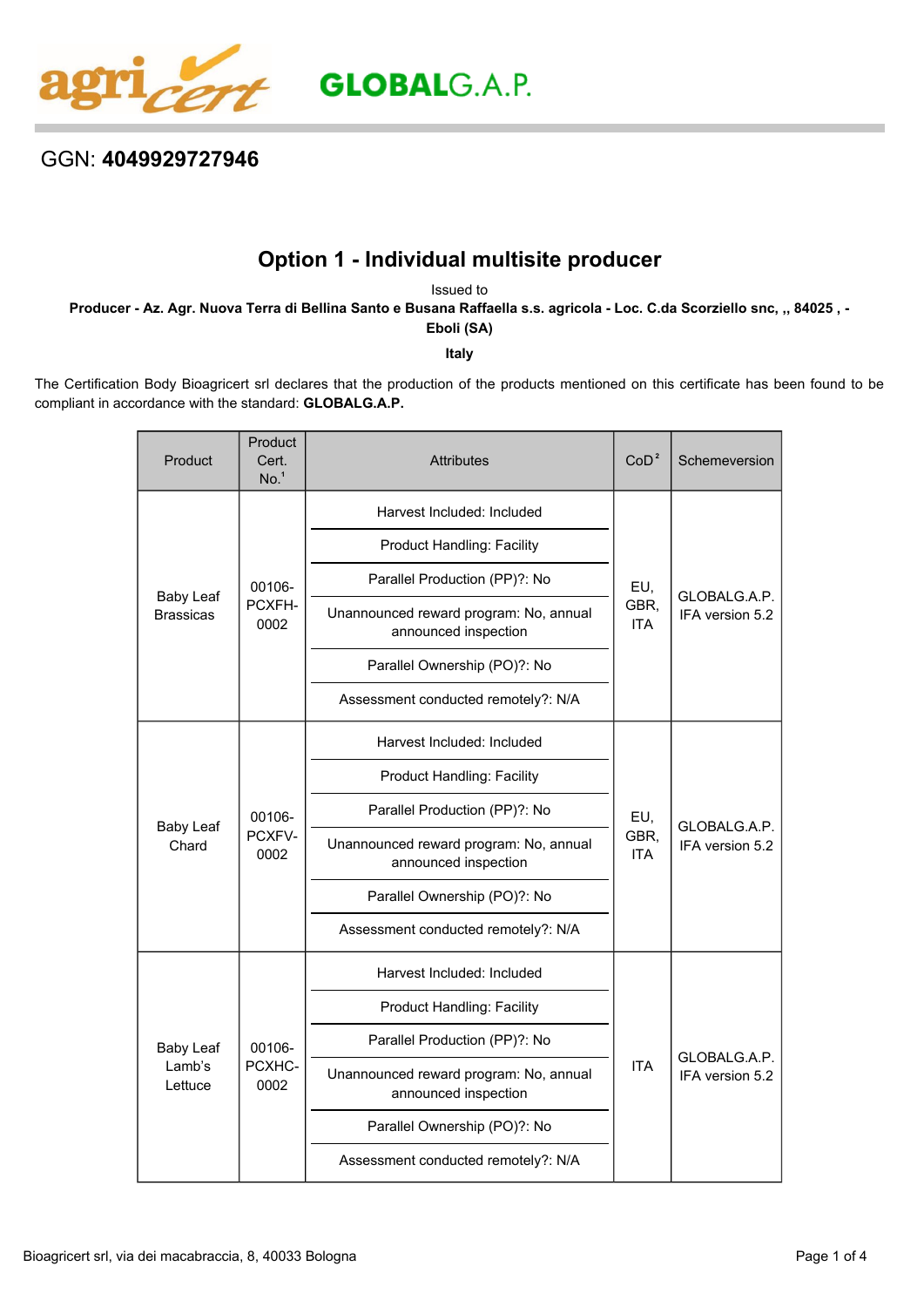| Product                         | Product<br>Cert.<br>No. <sup>1</sup> | <b>Attributes</b>                                              | CoD <sup>2</sup>          | Schemeversion                   |
|---------------------------------|--------------------------------------|----------------------------------------------------------------|---------------------------|---------------------------------|
| <b>Baby Leaf</b><br>Lettuce     | 00106-<br>PCXHL-<br>0002             | Harvest Included: Included                                     | EU,<br>GBR,<br><b>ITA</b> | GLOBALG.A.P.<br>IFA version 5.2 |
|                                 |                                      | Product Handling: Facility                                     |                           |                                 |
|                                 |                                      | Parallel Production (PP)?: No                                  |                           |                                 |
|                                 |                                      | Unannounced reward program: No, annual<br>announced inspection |                           |                                 |
|                                 |                                      | Parallel Ownership (PO)?: No                                   |                           |                                 |
|                                 |                                      | Assessment conducted remotely?: N/A                            |                           |                                 |
| <b>Baby Leaf</b><br>Salad Crops |                                      | Harvest Included: Included                                     | EU,<br>GBR,<br><b>ITA</b> | GLOBALG.A.P.<br>IFA version 5.2 |
|                                 |                                      | <b>Product Handling: Facility</b>                              |                           |                                 |
|                                 | 00106-                               | Parallel Production (PP)?: No                                  |                           |                                 |
|                                 | PCXKL-<br>0002                       | Unannounced reward program: No, annual<br>announced inspection |                           |                                 |
|                                 |                                      | Parallel Ownership (PO)?: No                                   |                           |                                 |
|                                 |                                      | Assessment conducted remotely?: N/A                            |                           |                                 |
|                                 | 00106-<br>PCXHV-<br>0002             | Harvest Included: Included                                     | EU,<br>GBR,<br><b>ITA</b> | GLOBALG.A.P.<br>IFA version 5.2 |
|                                 |                                      | <b>Product Handling: Facility</b>                              |                           |                                 |
|                                 |                                      | Parallel Production (PP)?: No                                  |                           |                                 |
| <b>Baby Leaf</b><br>Spinach     |                                      | Unannounced reward program: No, annual<br>announced inspection |                           |                                 |
|                                 |                                      | Parallel Ownership (PO)?: No                                   |                           |                                 |
|                                 |                                      | Assessment conducted remotely?: N/A                            |                           |                                 |
| <b>Baby Leaf</b><br>Wild Rocket | 00106-<br>PCXHP-<br>0002             | Harvest Included: Included                                     | EU,<br>GBR,<br><b>ITA</b> | GLOBALG.A.P.<br>IFA version 5.2 |
|                                 |                                      | <b>Product Handling: Facility</b>                              |                           |                                 |
|                                 |                                      | Parallel Production (PP)?: No                                  |                           |                                 |
|                                 |                                      | Unannounced reward program: No, annual<br>announced inspection |                           |                                 |
|                                 |                                      | Parallel Ownership (PO)?: No                                   |                           |                                 |
|                                 |                                      | Assessment conducted remotely?: N/A                            |                           |                                 |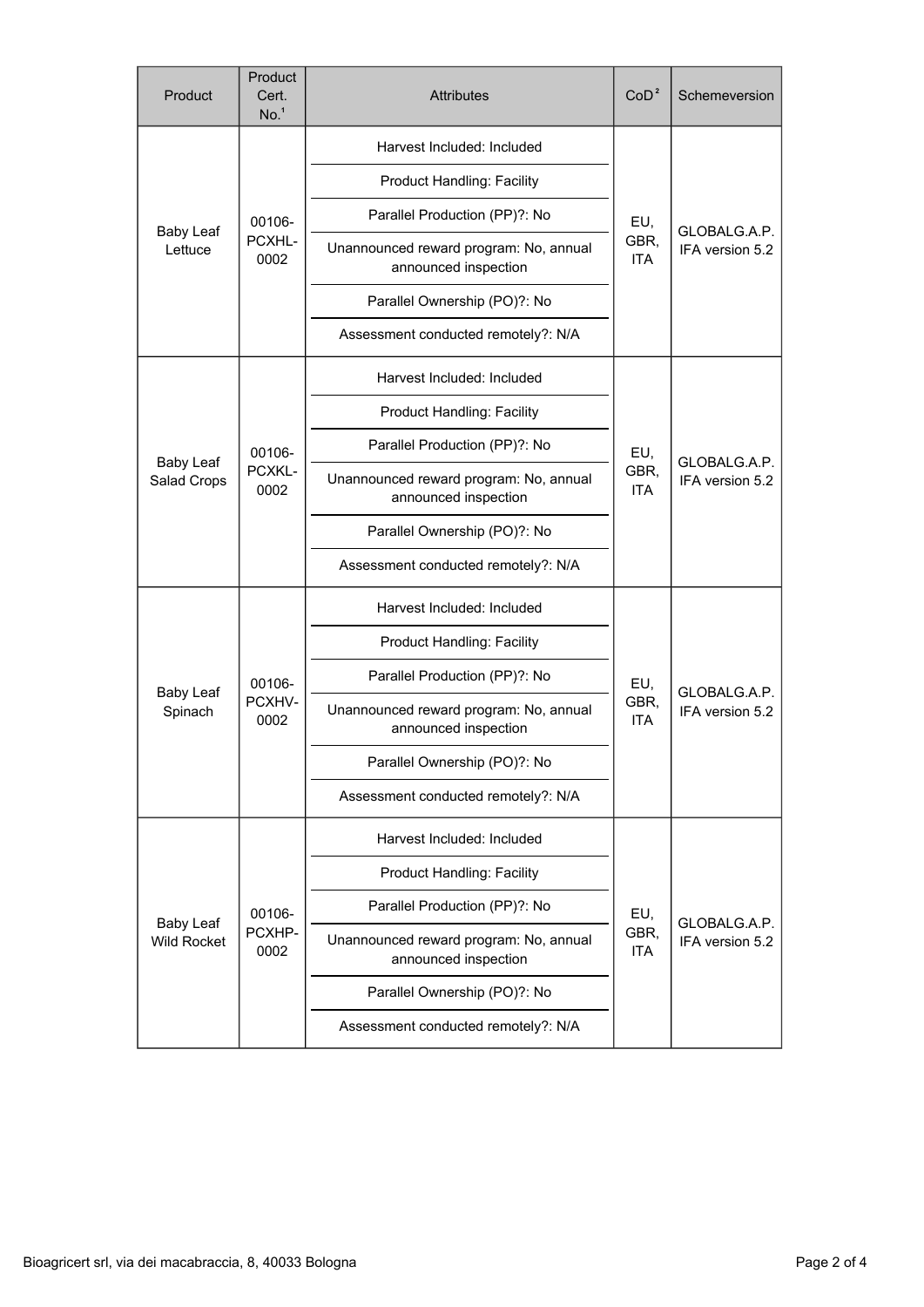| Product                            | Product<br>Cert.<br>No. <sup>1</sup> | <b>Attributes</b>                                              | CoD <sup>2</sup>          | Schemeversion                   |
|------------------------------------|--------------------------------------|----------------------------------------------------------------|---------------------------|---------------------------------|
| Basil (Herb)                       | 00106-<br>PCXFC-<br>0002             | Harvest Included: Included                                     | <b>ITA</b>                | GLOBALG.A.P.<br>IFA version 5.2 |
|                                    |                                      | <b>Product Handling: Facility</b>                              |                           |                                 |
|                                    |                                      | Parallel Production (PP)?: No                                  |                           |                                 |
|                                    |                                      | Unannounced reward program: No, annual<br>announced inspection |                           |                                 |
|                                    |                                      | Parallel Ownership (PO)?: No                                   |                           |                                 |
|                                    |                                      | Assessment conducted remotely?: N/A                            |                           |                                 |
| Corn Salad /<br>Lamb's<br>Lettuce  |                                      | Harvest Included: Included                                     | EU,<br>GBR,<br><b>ITA</b> | GLOBALG.A.P.<br>IFA version 5.2 |
|                                    |                                      | <b>Product Handling: Facility</b>                              |                           |                                 |
|                                    | 00106-<br>PCXFP-<br>0002             | Parallel Production (PP)?: No                                  |                           |                                 |
|                                    |                                      | Unannounced reward program: No, annual<br>announced inspection |                           |                                 |
|                                    |                                      | Parallel Ownership (PO)?: No                                   |                           |                                 |
|                                    |                                      | Assessment conducted remotely?: N/A                            |                           |                                 |
|                                    | 00106-<br>PCXHH-<br>0002             | Harvest Included: Included                                     | <b>ITA</b>                | GLOBALG.A.P.<br>IFA version 5.2 |
|                                    |                                      | Product Handling: Facility                                     |                           |                                 |
| Edible<br><b>Flowers</b>           |                                      | Parallel Production (PP)?: No                                  |                           |                                 |
|                                    |                                      | Unannounced reward program: No, annual<br>announced inspection |                           |                                 |
|                                    |                                      | Parallel Ownership (PO)?: No                                   |                           |                                 |
|                                    |                                      | Assessment conducted remotely?: N/A                            |                           |                                 |
| Perrenial<br>Wall-Rocket<br>(Herb) | 00106-<br>PCXFL-<br>0002             | Harvest Included: Included                                     | EU,<br>GBR,<br><b>ITA</b> | GLOBALG.A.P.<br>IFA version 5.2 |
|                                    |                                      | Product Handling: Facility                                     |                           |                                 |
|                                    |                                      | Parallel Production (PP)?: No                                  |                           |                                 |
|                                    |                                      | Unannounced reward program: No, annual<br>announced inspection |                           |                                 |
|                                    |                                      | Parallel Ownership (PO)?: No                                   |                           |                                 |
|                                    |                                      | Assessment conducted remotely?: N/A                            |                           |                                 |